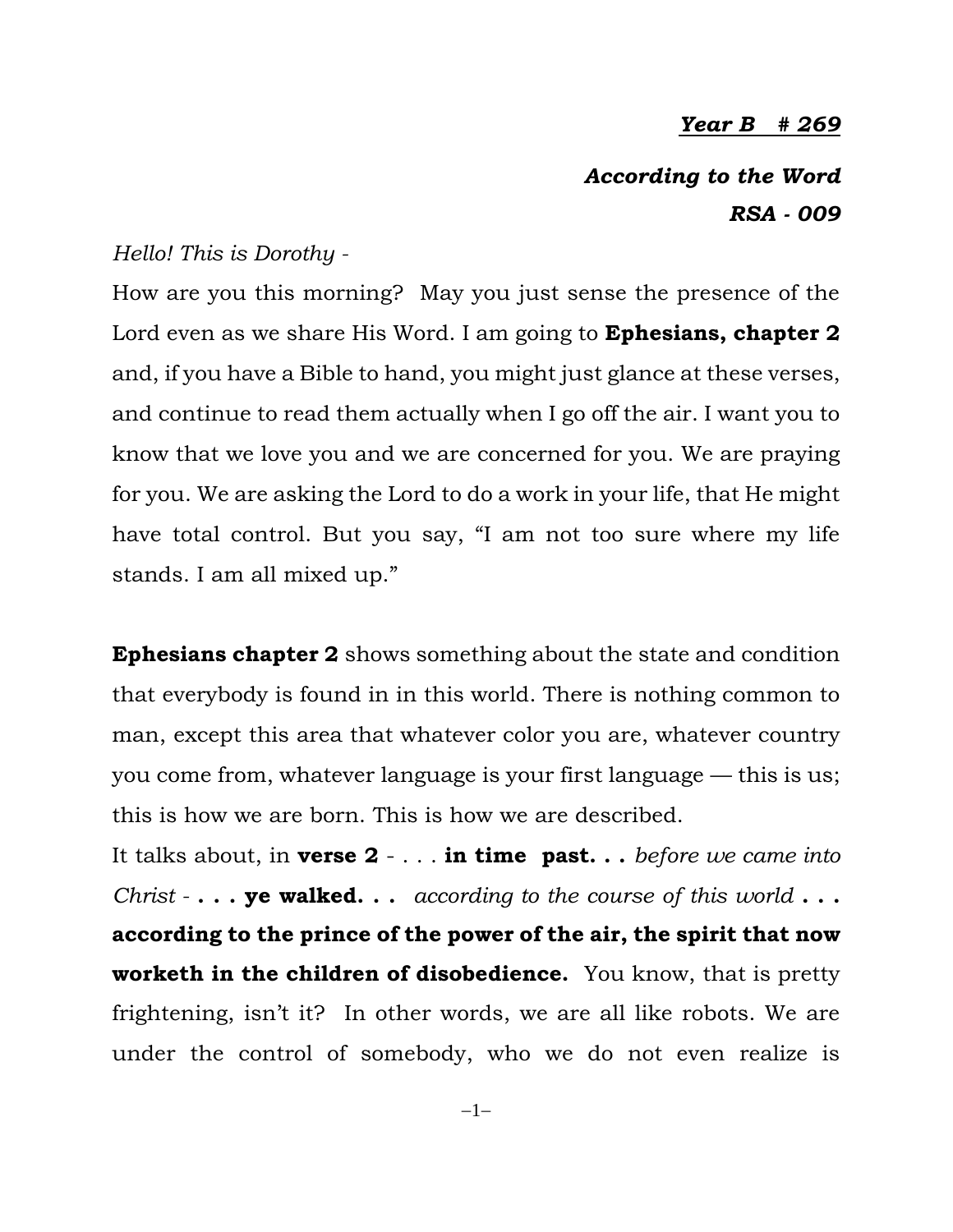controlling us. We are governed and it's as if every decision we make is being manipulated by the one, who, for this period of time, is being allowed by the Almighty God — *the prince of the power of the air*. This is Satan we are talking about, God's enemy. Some of us don't realize the things that are happening around our life, that we are under attack by the very one, who has the control of us. Isn't that frightening?

Do you know it says, in this same passage, that we are *dead* ? **(verses 1 and 5).** We are like walking corpses! We exist, we breathe, but we have no spiritual life. As far as the things of God are concerned, we are absolutely cold, clammy, callous; we are not eager; we are not enthusiastic to respond. Actually, some of us are even so contaminated and so corrupt right now, we could be in prison! We could be in some terrible situation. We think, "What in the world happened to my life?" We didn't realize there was a *prince of the power* of the air, and the circumstances that have been coming at us, ever since we were little, were all being directed to take us from God.

Nor did we realize, too, that -according to **verse 3-** our behavior and **conversation** has been according to **. . . the lusts of the flesh, fulfilling the desires of the flesh and of the mind: and were by nature the children of wrath, even as others -***just like everybody* 

 $-2-$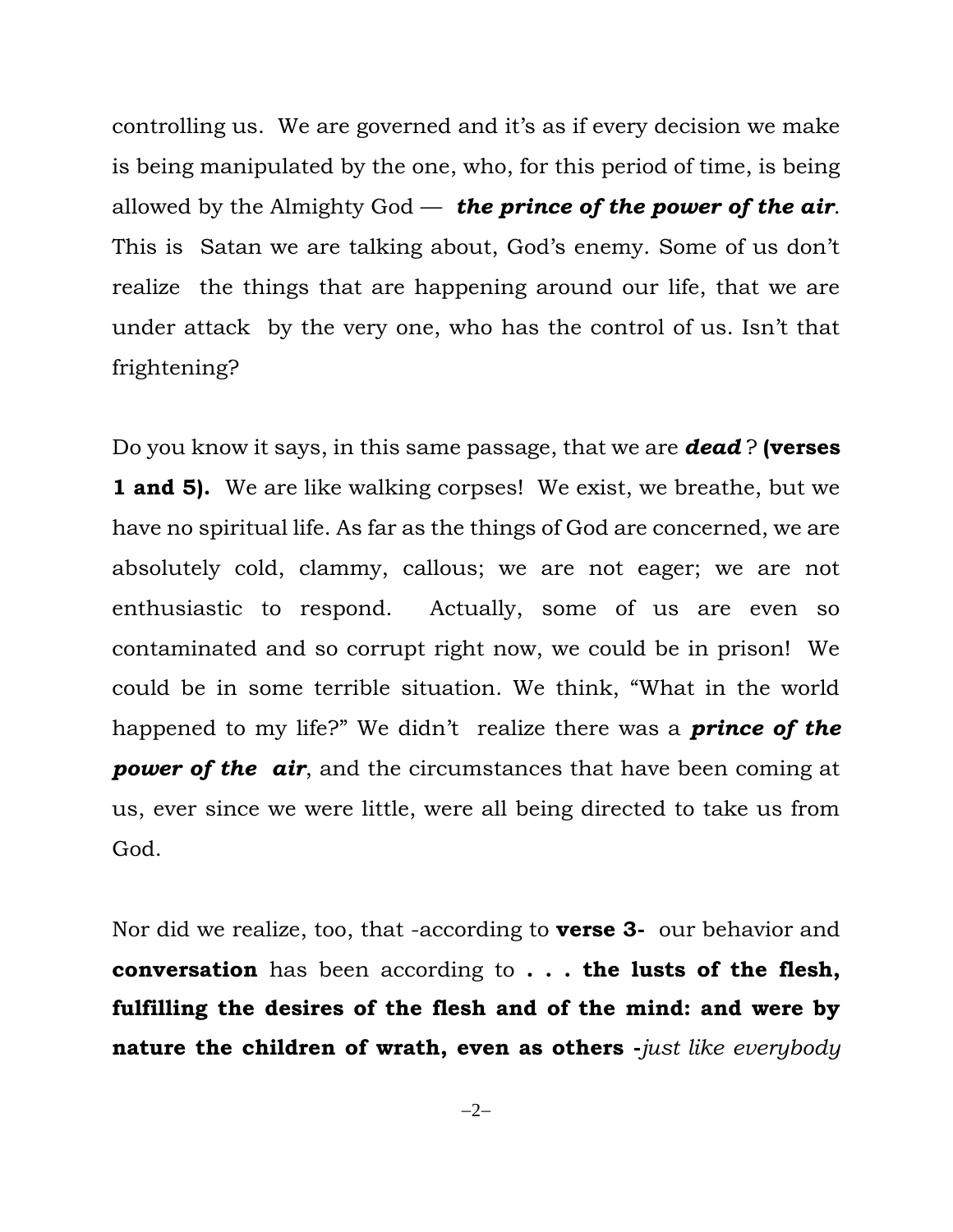*else!* Could you imagine it? We could look the most religious or we could look the most ungodly, but we are being controlled; we are being held. Yes! We are not on some strange television program of people coming in from another world in some fantasy fiction thing being thrust in our mind; we are being controlled in our mind; we are slaves to the god of this world. And that is how some of us find ourselves this morning.

It is a very grim outlook. This trinity of evil: the world, the flesh, the devil, has a firm grip on our soul. However can we be free? How can we be free? What do we do? There is a little verse. Hold on to it. **Verse 4 —** Read it after I go off the air. Take it for yourself. **In Ephesians 2:4 - ---**

**4 But God, who is rich in mercy, for his great love wherewith he loved us,**

**5 Even when we were dead in sins, hath made us alive together with Christ (by grace are ye saved).** *By grace (we) are saved!* Are you willing to be saved by grace? Are you willing to say, *Lord, I want out from Satan! I want to totally renounce any allegiance to Satan. I want to be free from the bondage of Satan. I want to be into Christ. And by the precious Blood of Jesus Christ, do that for me. I pray in Jesus' Name.* 

If you mean that, write to the station. There is a book, *Your Quest for God,* that has been written for you to help you to understand how you

 $-3-$